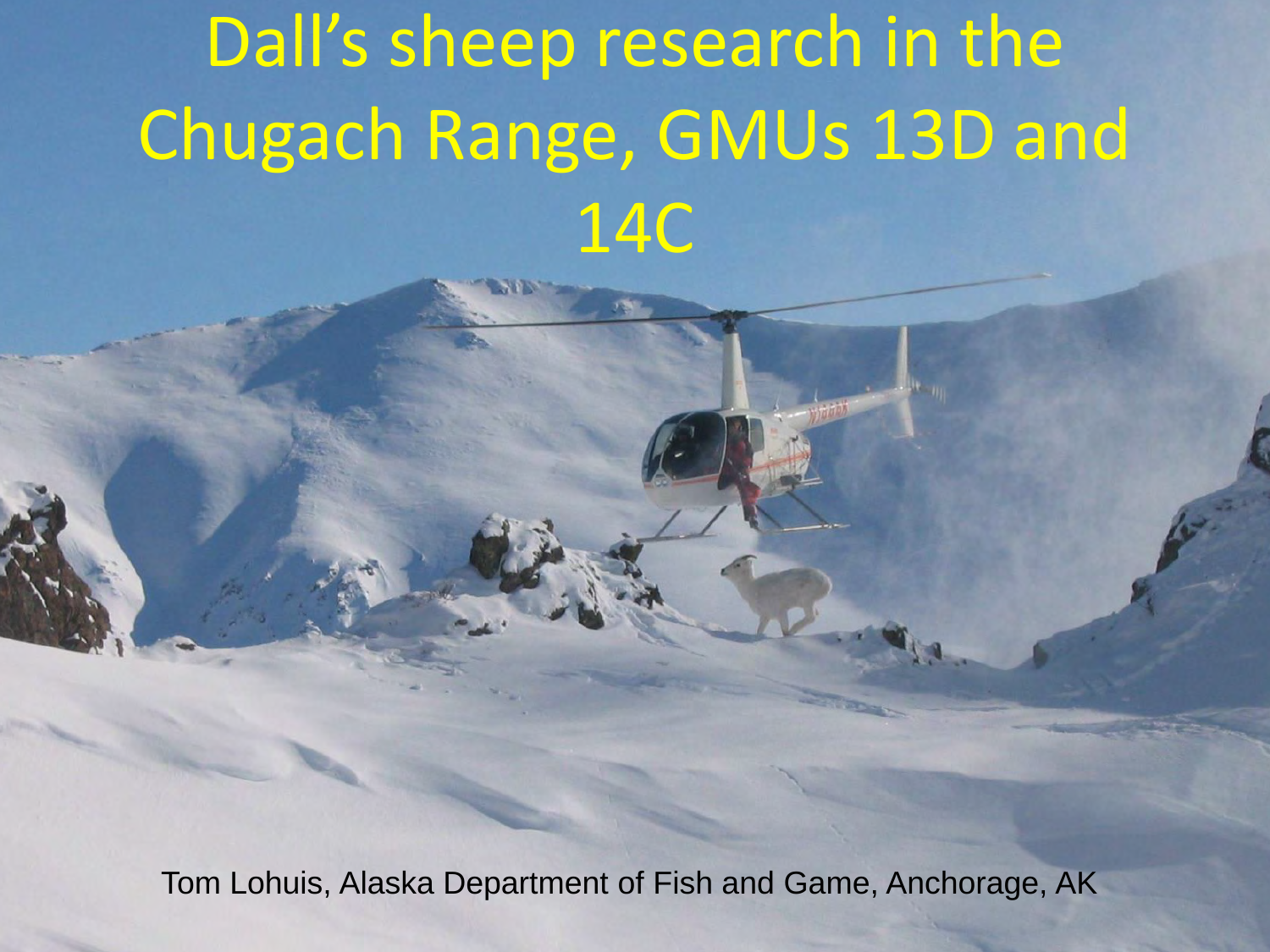## Ewe mortality – 13D

22 mortalities 3/2009-2/2014 183 sheep – years of data ≈12.0 % adult mortality/year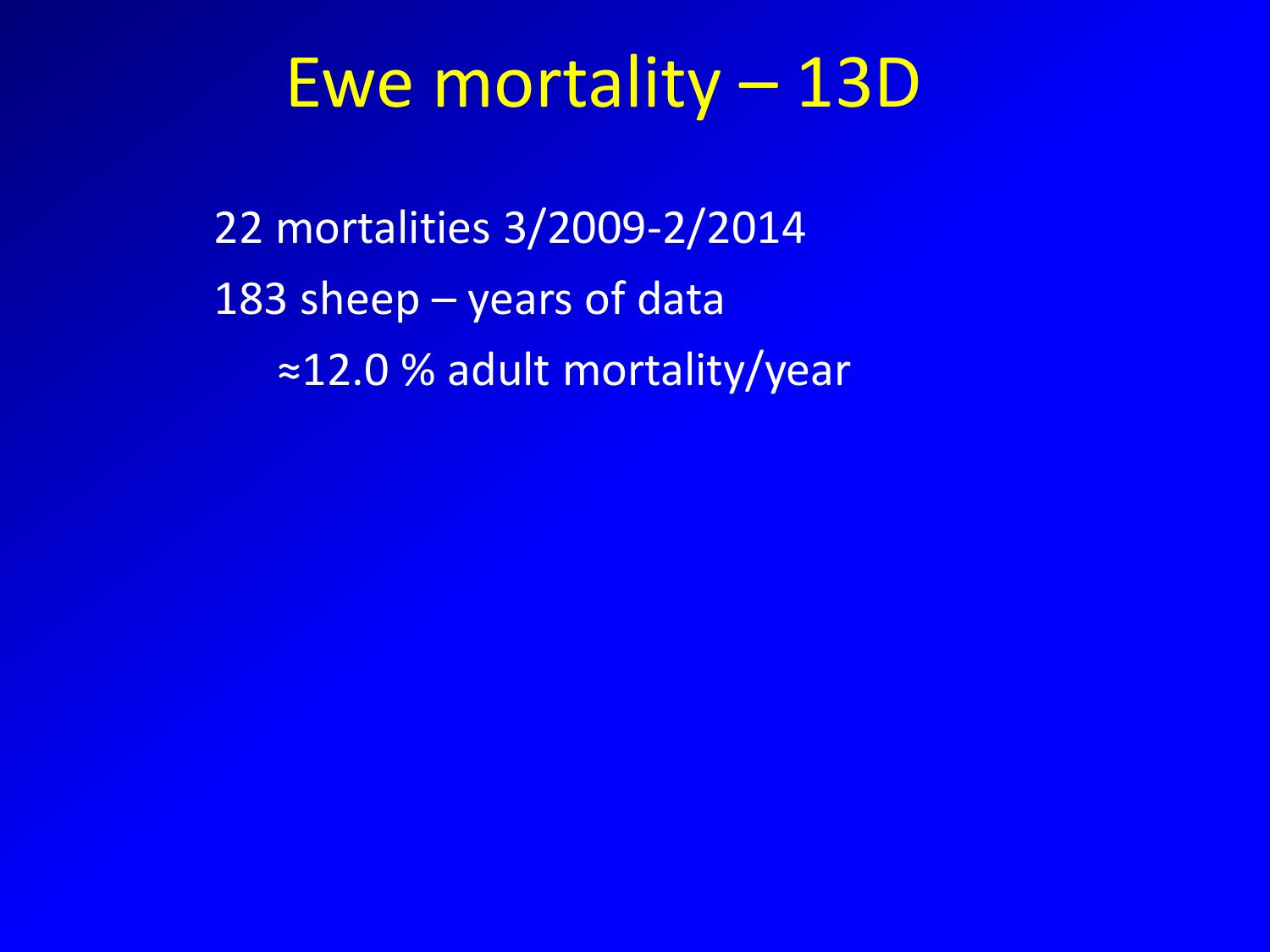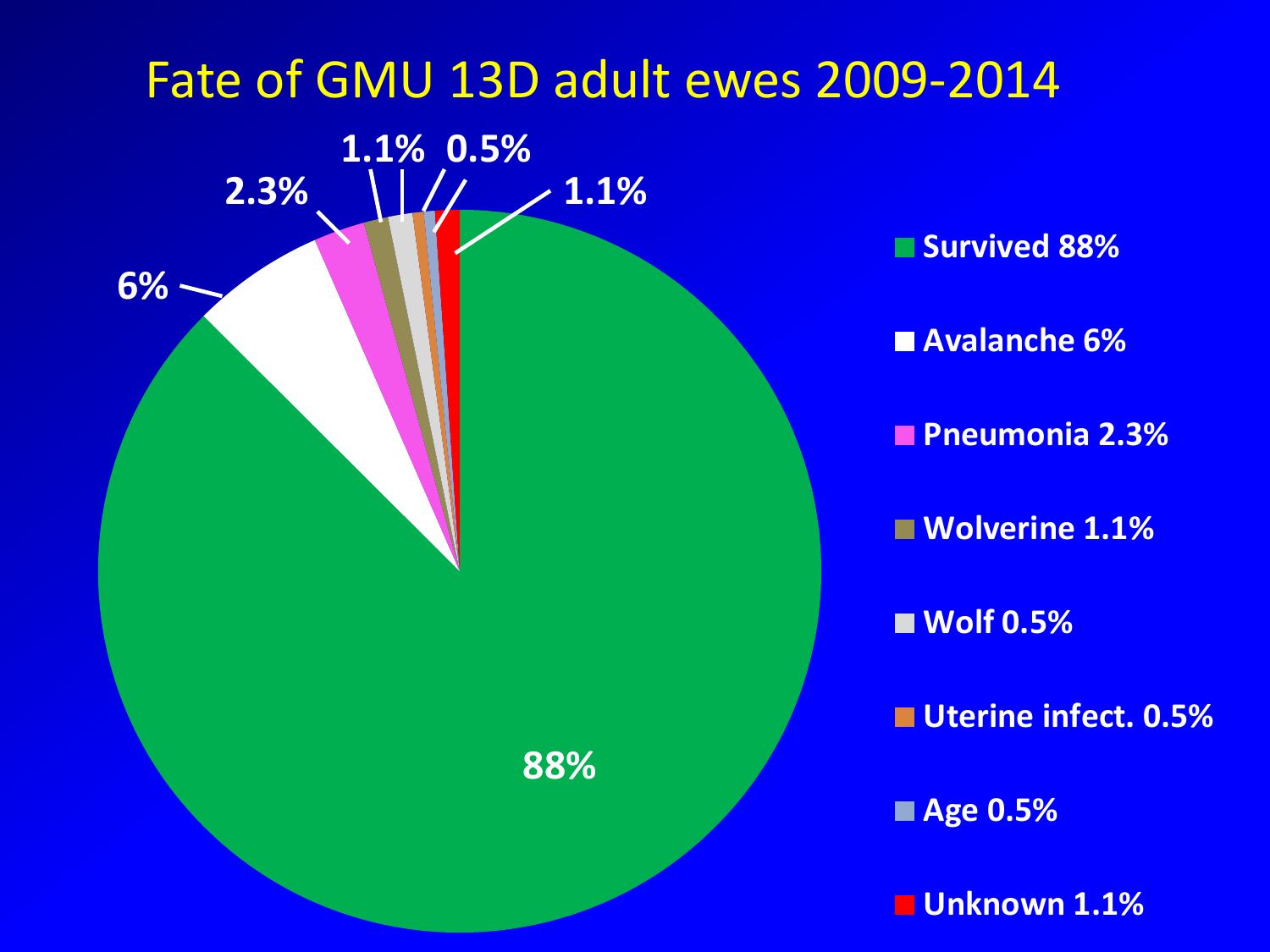## Lamb survival rates – 13D

8/19 (42%) 2009 lambs survived to one year

2/21 (9%) 2010 lambs survived

4/26 (15%) 2011 lambs survived

7/11 (63%) 2012 lambs survived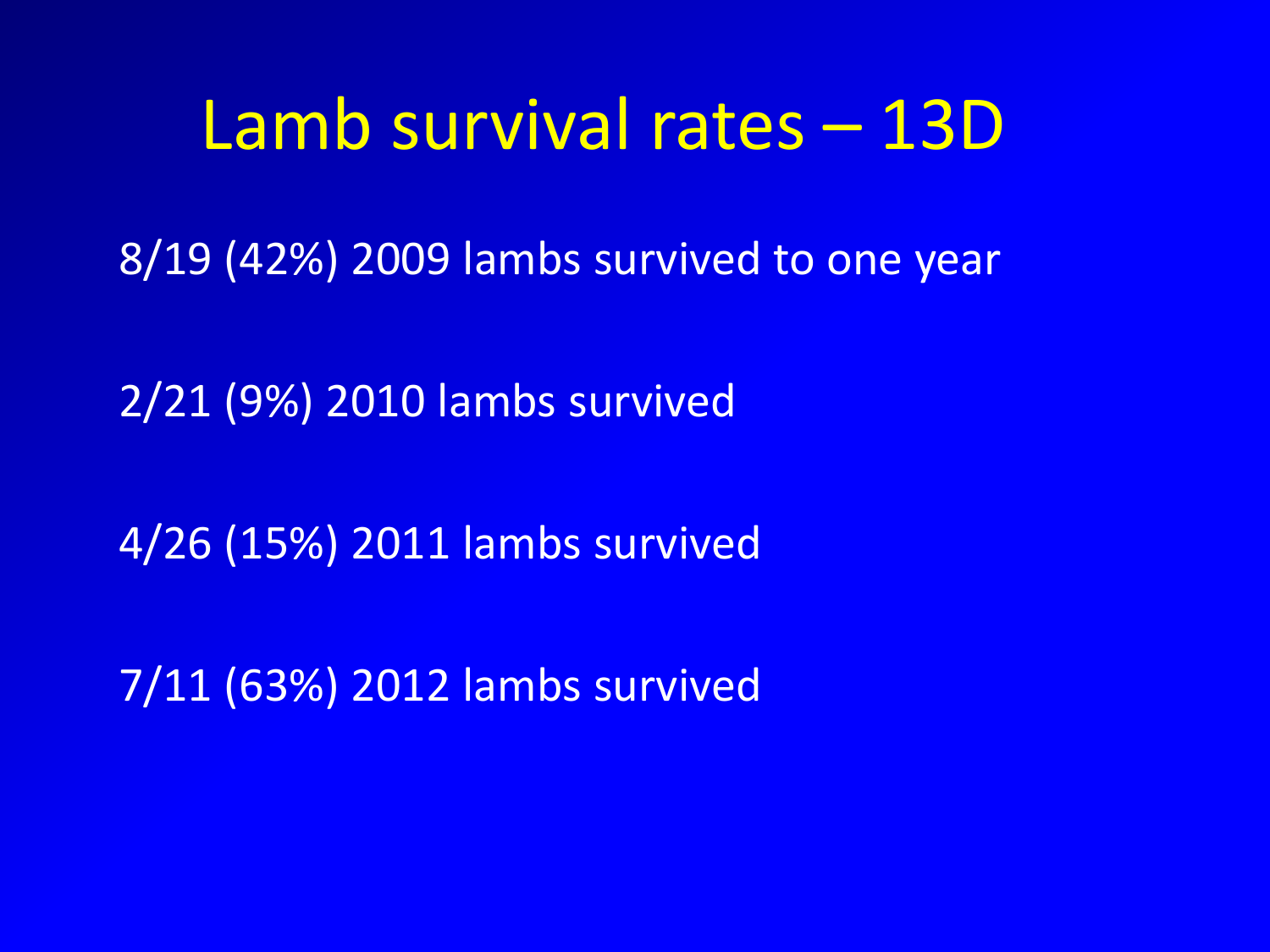## GMU 13D - Fate of 2009-2012 lambs (n=77)

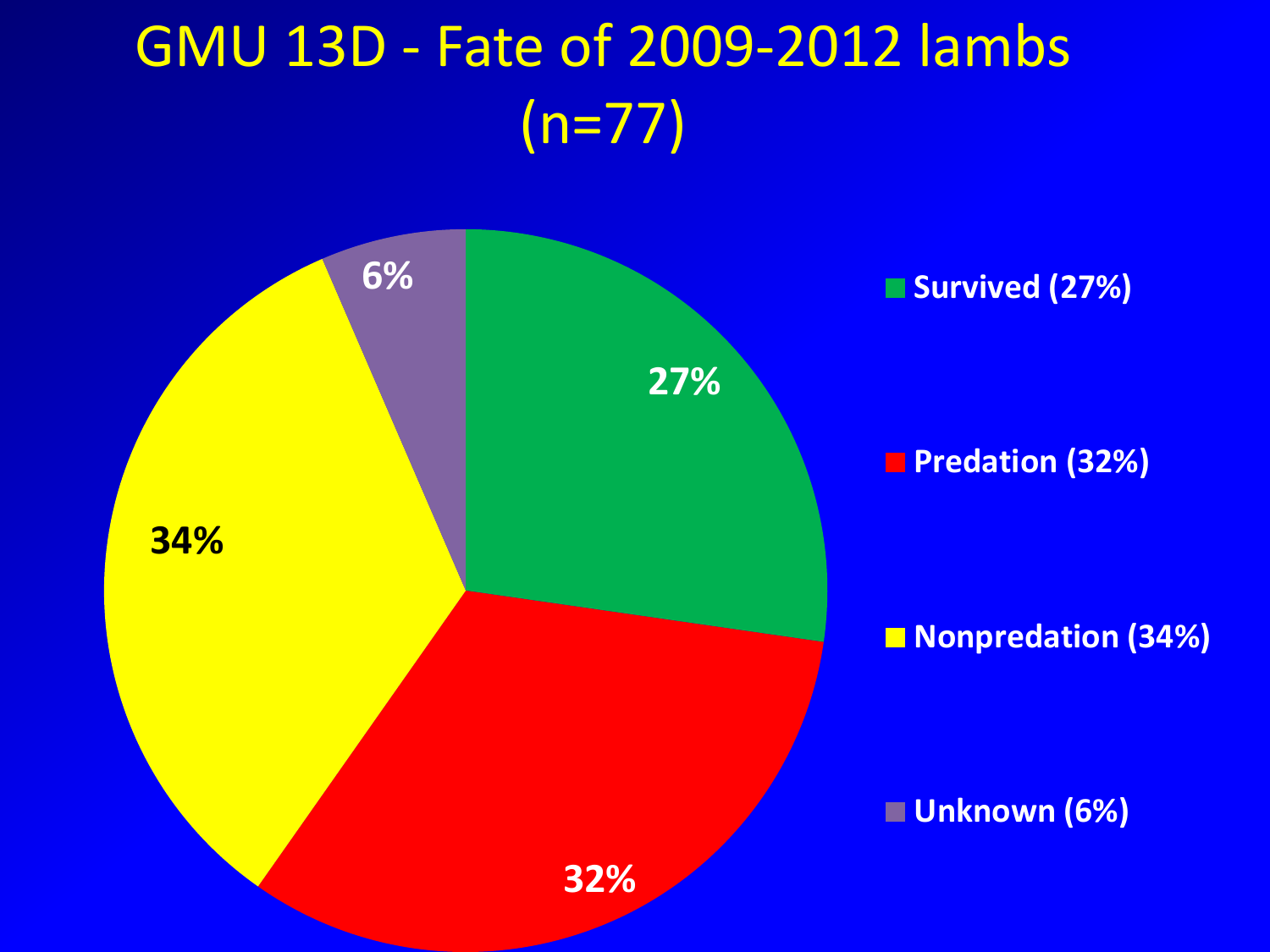#### GMU 13D - Fate of 2009-2012 lambs (n=77) **Survived (27%) Eagle (9%) Wolverine (6.5%) Brown bear (6.5%) Unk Pred (3.8%) Mult Pred (2.6%)** ■ Wolf (1.3%) ■ Coyote (1.3%) **Black bear (1.3%) Avalanche (9%) Winter starvation (5.2%)** ■ Drowned (3.8%) **Unknown nonpred (3.8%) Fall (2.6%)** ■ Rockslide (2.6%) ■ Neonate Starvation (2.6%) **Pneumonia (2.6%)**

- **Other disease (1.3%)**
- **Unknown (6.5%)**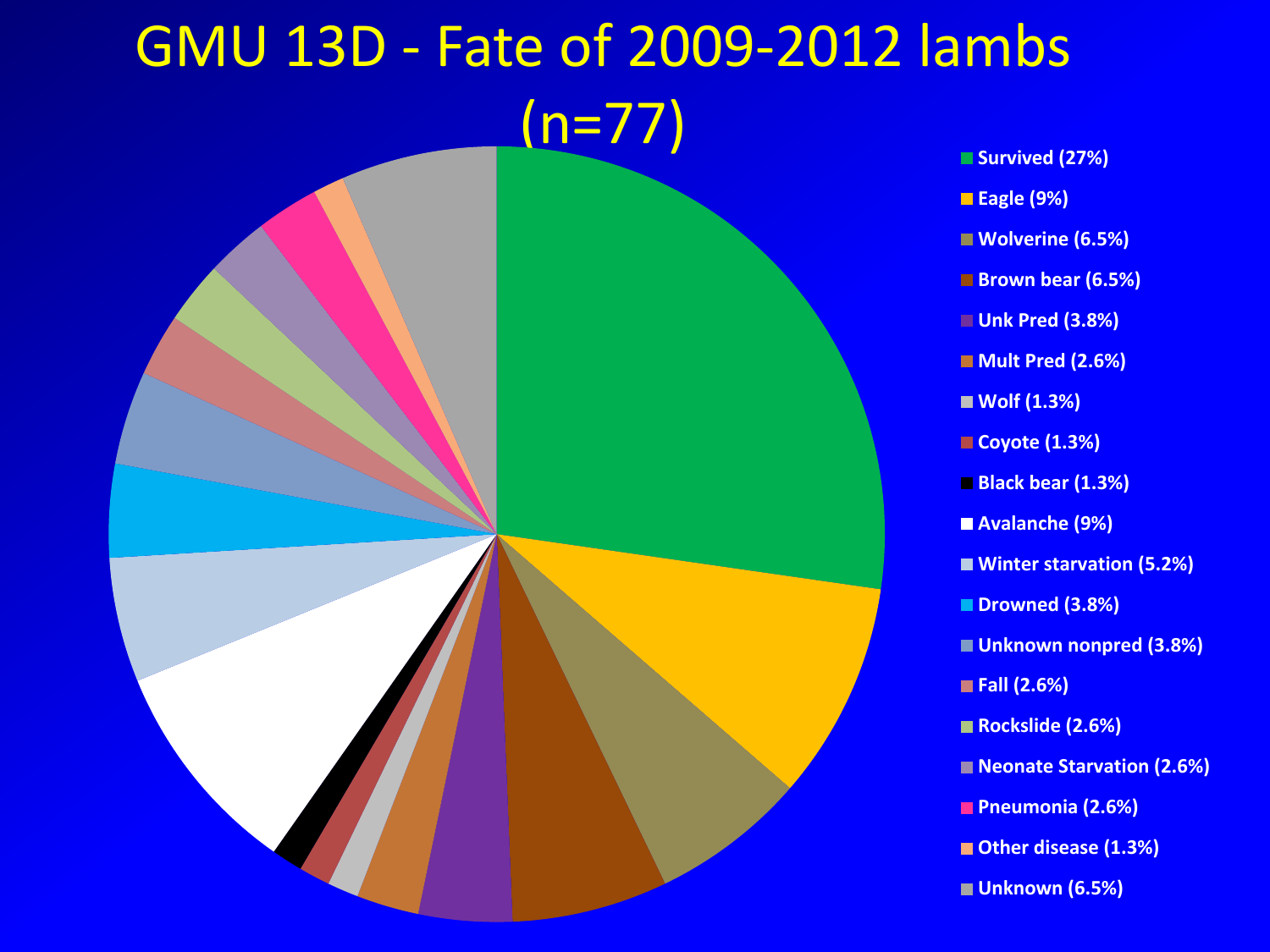#### Summary - GMU 13D

Annual adult survival rate ≈ 87.5%

AK range 1999-2003 = 76-91% (Arthur 2003) Brooks 2009-2011 = 77-88% (Arthur 2012)

16% adult mortality due to predation 84% adult mortality to nonpredation AK range 1999-2003 = 100% adult mortality to predation Brooks 2009-2011 = 100% adult mortality to predation (Arthur 2003; Arthur 2012)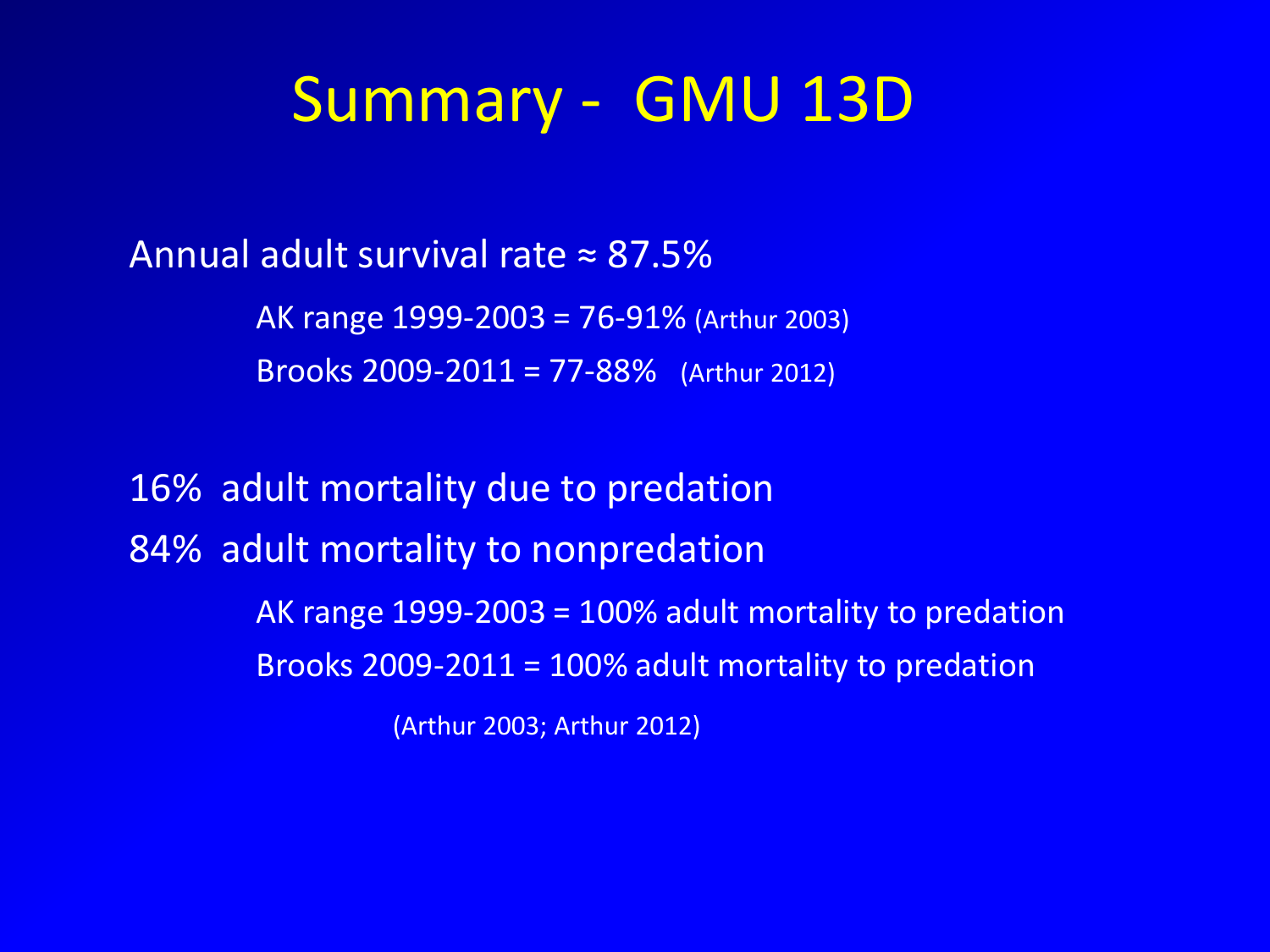#### Summary - GMU 13D

Lamb survival to 1 year 2009-2012  $\approx$  42%, 9%, 15%, 63% respectively (27% average)

> AK range 1999-2003 = 12%, 23%, 16%, 36% (Arthur 2003) Brooks 2009-2011 = 68%, 48%, 28% (Arthur 2012)

44% of lamb mortality due to predation (25/56 lamb deaths caused by predators)

> AK range 1999-2003 = 90% (Arthur 2012) Brooks 2009-2011 = 72% (Arthur 2012)

56% of Chugach lamb deaths were not caused by predators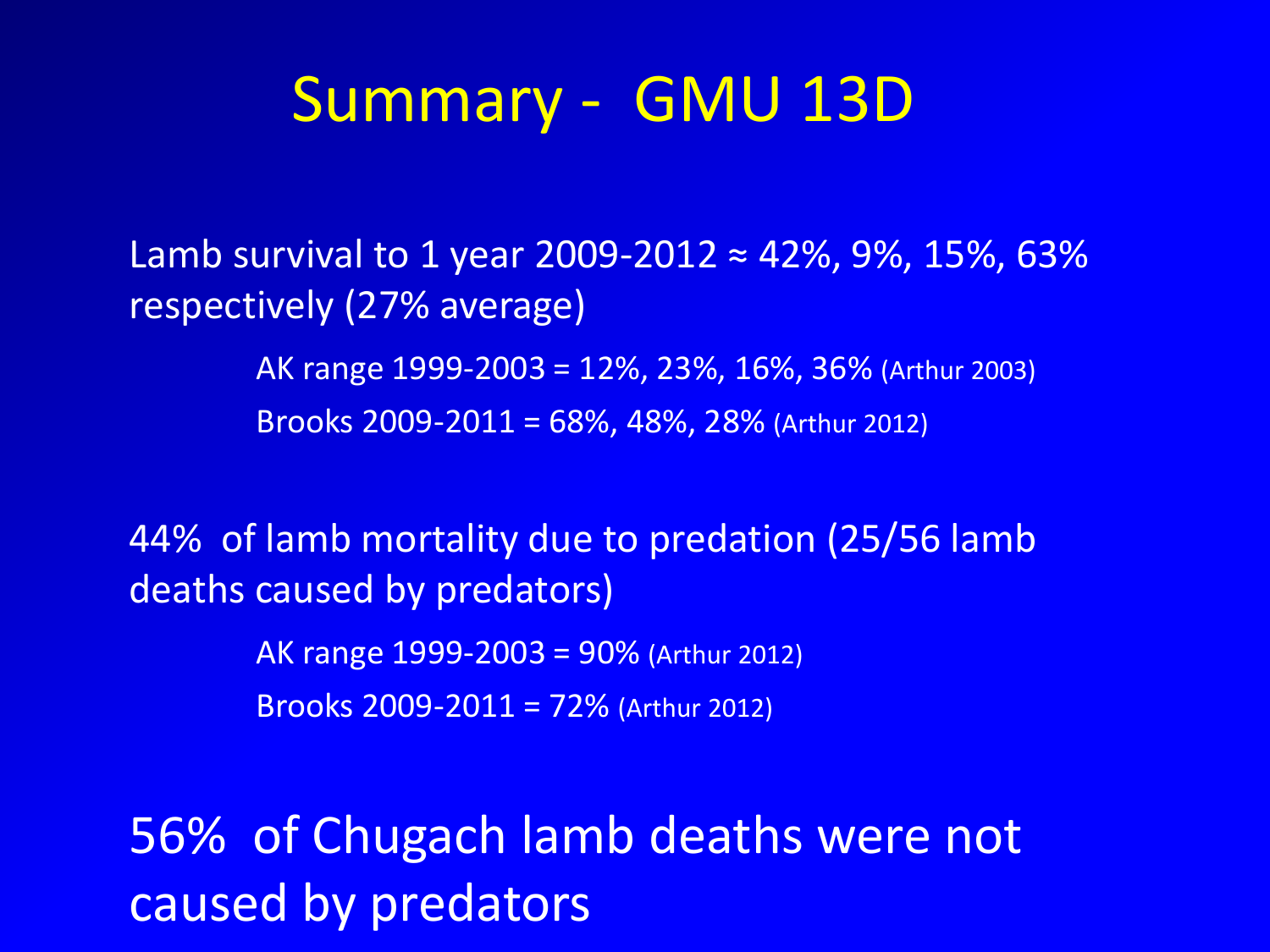### Conclusions - GMU 13D

Predation -Accounts for only 1/7.5 adult, 1/2 lamb deaths

> Low percentage, and broad distribution across predator species suggests population is not predation limited

Disease - Low presence/prevalence major wildlife diseases

> Disease does not have population-level effects Some animals succumb to pneumonia (additional stressors?) but overall, disease not a major factor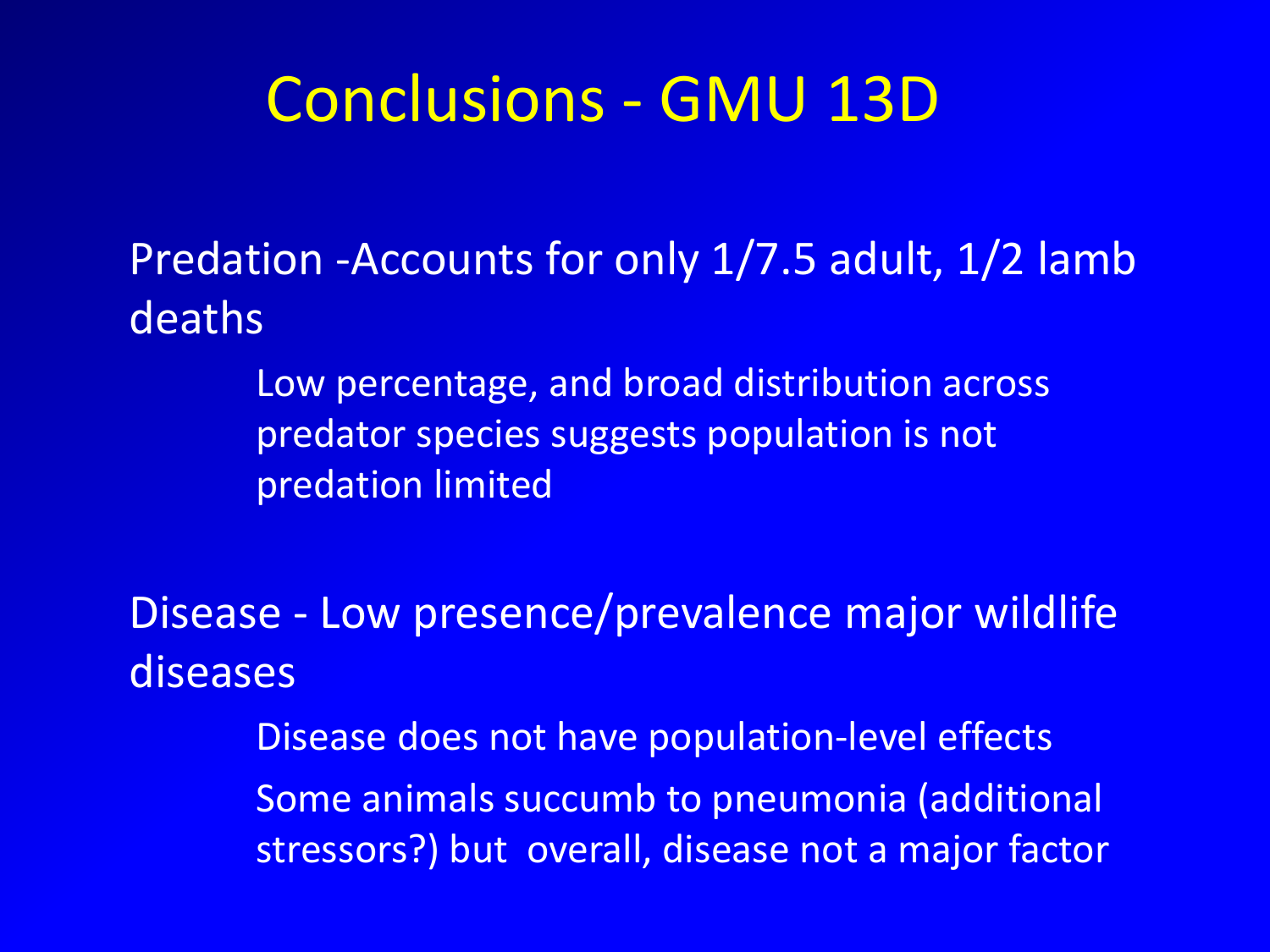#### Conclusions - GMU 13D

Annual pregnancy rates in 4 of 6 years (62%, 88%, 66%, 21%, 91%, and 18%) lower than observed in other populations

Low pregnancy rates along with poor body condition strongly suggests nutrition/habitat/weather issue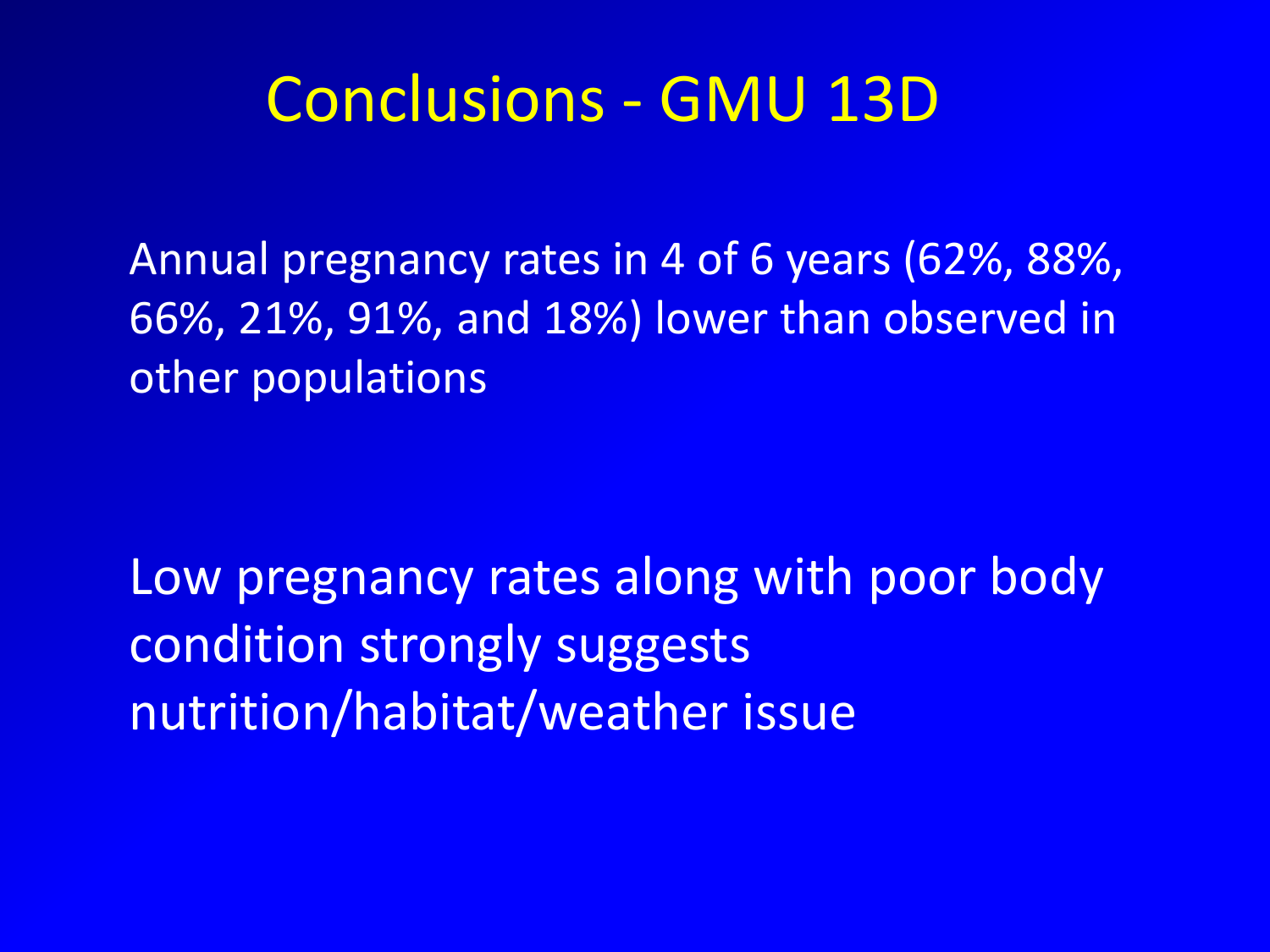## Final steps

Project slated to end after current year - it's time to ask new questions

Finish analyses:

Long term reproductive history

 Weather/limited winter range due to snow/ice? Satellite imagery

Temperature records

Trace mineral levels and blood chemistry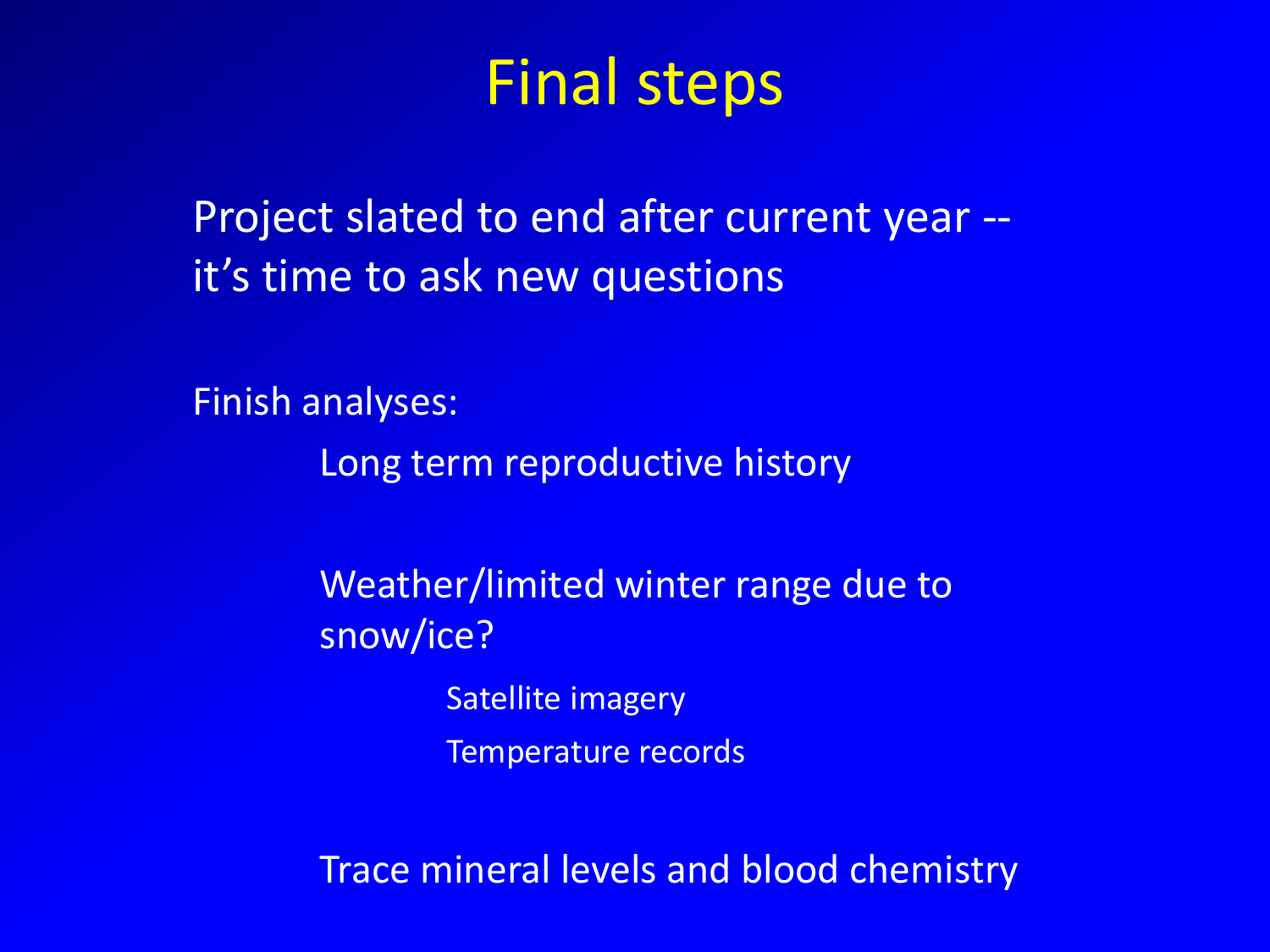#### Future Research

Empirical support for FC harvest?

 Rates and causes of mortality, 2-8 years old Movement and dispersal Energetics during rut, compare heavily and lightly harvested areas

Do weather changes affect sheep and/or habitat? Warmer and wetter winters Vegetation community changes and treeline advancing (Dial et al 2007)